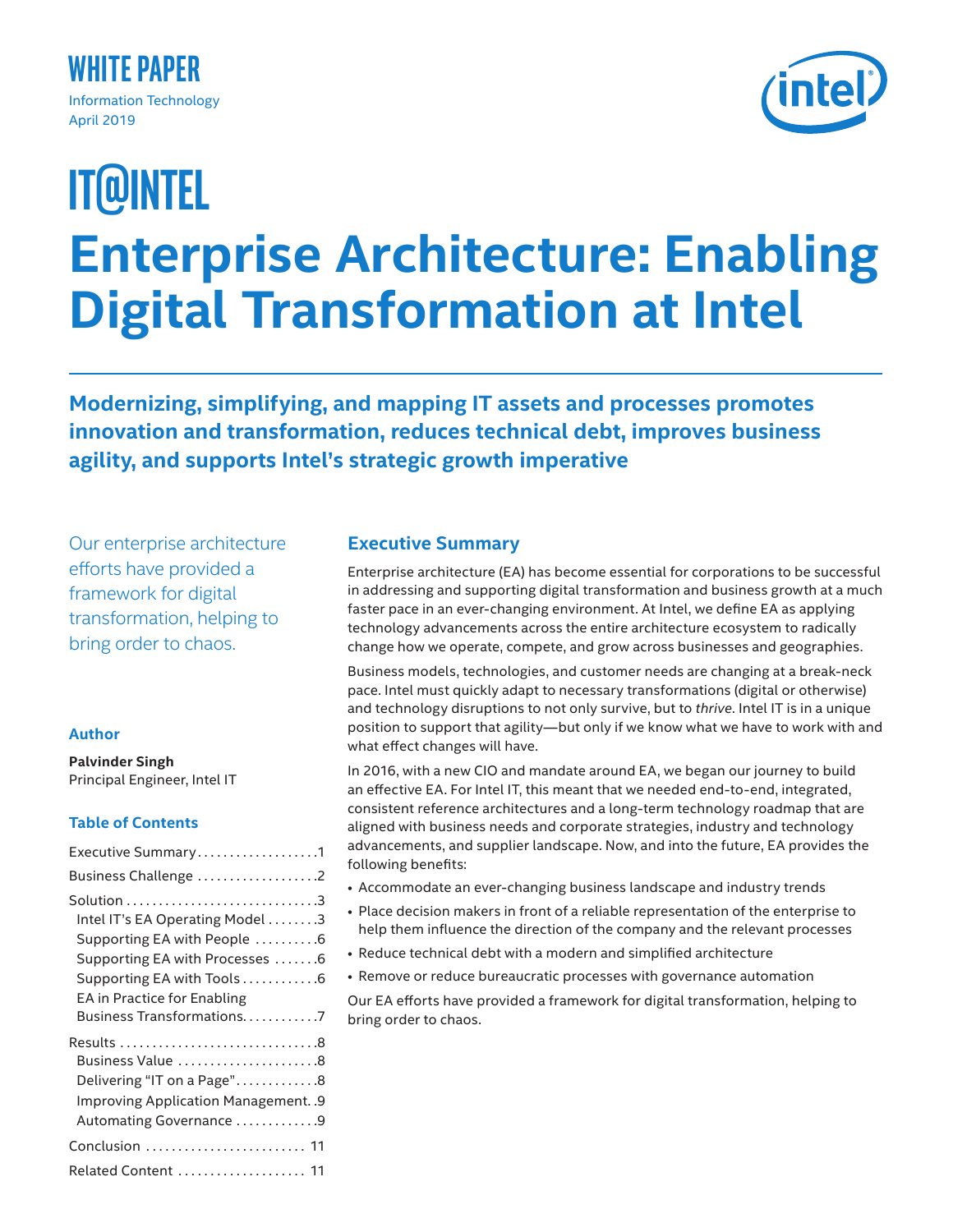#### <span id="page-1-0"></span>**Intel IT Contributors**

**Craig Chvatal,** Principal Engineer **Nikhil Chhabra,** Director of IT Strategy **Jason Devoys,** Principal Engineer

#### **Acronyms**

| <b>APM</b>  | application portfolio management                   |
|-------------|----------------------------------------------------|
| <b>BDAT</b> | business, data, application, and technology        |
| <b>BOS</b>  | business outcome statement                         |
| BU          | business unit                                      |
| <b>CIO</b>  | <b>Chief Information Officer</b>                   |
| <b>CoE</b>  | Center of Excellence                               |
| <b>CTO</b>  | Chief Technology Officer                           |
| CoP         | <b>Community of Practice</b>                       |
| <b>DaaS</b> | data as a service                                  |
| ΕA          | enterprise architecture                            |
| laaS        | infrastructure as a service                        |
| <b>KPI</b>  | key performance indicator                          |
| <b>LSA</b>  | lead segment architect                             |
| PaaS        | platform as a service                              |
| <b>SaaS</b> | software as a service                              |
|             | <b>TOGAF</b> The Open Group Architecture Framework |
| <b>TRC</b>  | <b>Technical Review Committee</b>                  |
| TWG         | Technical Workgroup                                |
|             |                                                    |

## **Business Challenge**

In today's data-driven and fast-paced marketplace, Intel's continued success hinges on quickly adapting to market disruptions and opportunities through innovation and digital transformation. Intel IT is committed to contributing to that success by:

- Supporting a radical rethinking of Intel's business processes and outcomes, as Intel's business strategy transforms
- Continuously assessing and taking actions to level up the maturity of business and technical capabilities
- Accelerating delivery of effective, scalable solutions to support Intel's transformation from a PC-centric company to a data-centric company and beyond
- Using optimization, modernization, and simplification to reduce and prevent technical debt, thereby shifting investment dollars from "run" to "innovate"

However, though Intel IT has long had an enterprise architecture (EA) mindset, support and commitment (and EA results) have been inconsistent over the years, due to several challenges.

Most importantly, upper management commitment to EA was lackluster at best because of an inconsistent approach to EA from several IT organizations. Most of these organizations were not fully funded and resourced with the right skills for EA, but some other organizations were. This resulted in an imbalance of EA resources and skill sets across Intel IT.

Also, IT and business strategies were not previously well aligned or understood by all stakeholders due to a tenuous integration between IT and Intel business units (BUs). IT was perceived more as an order taker and a PC supply organization than a business partner. EA processes were bureaucratic, and the value of EA was not understood by all stakeholders. IT delivery teams and Intel's BUs worked in their own silos, with little or no partnership.

Another challenge was that our legacy EA documentation tool focused mainly on business architecture, with limited access to other architects from business, data, application, infrastructure, security, and technology domains. And lack of standardization and automation across our toolset and artifact modeling notation resulted in inconsistency, unnecessary complexity, and lack of reuse.

These challenges had several negative effects:

- It was difficult and labor intensive to analyze the impact of any change, or identify areas of improvement that were much needed for digital transformation.
- We were slow to keep up with the change in Intel's business and technology landscape.
- Alignment and alliance with Intel's BUs were suboptimal.
- Architecture was created and managed in silos and reference architecture blueprints lacked consistency and cohesiveness of end-to-end integration between the business, data, application, and technology (BDAT) domains. Moreover, these blueprints were lifeless and mostly out-of-date.
- It was difficult to identify technical debt or technical gaps due to lack of visibility into foundational reference architectures (that is, EA building blocks).

## **What's in a Name?**

Here's how Intel IT defines several key terms used in this paper.

**Enterprise architecture (EA)** is "a discipline for proactively and holistically leading enterprise responses to disruptive forces by identifying and analyzing the execution of change toward desired business vision and outcomes," according to the [Gartner IT Glossary](https://www.gartner.com/it-glossary/enterprise-architecture-ea/). It is also important to note that for Intel, EA covers not only on-premises capabilities, but the entire ecosystem: business, data, applications, and technology (BDAT) both on-premises and off-premises.

**Digital transformation** refers to the use of technology that generates, stores, and processes data to achieve a fundamental change to an organization's day-to-day business—from the types of products and services it produces to how it delivers them.

**Key performance indicators (KPIs)**, as defined by [KPI.org,](http://kpi.org) are the critical (key) indicators of progress toward an intended result. KPIs provide a focus for strategic and operational improvement, create an analytical basis for decision making, and help focus on what matters most.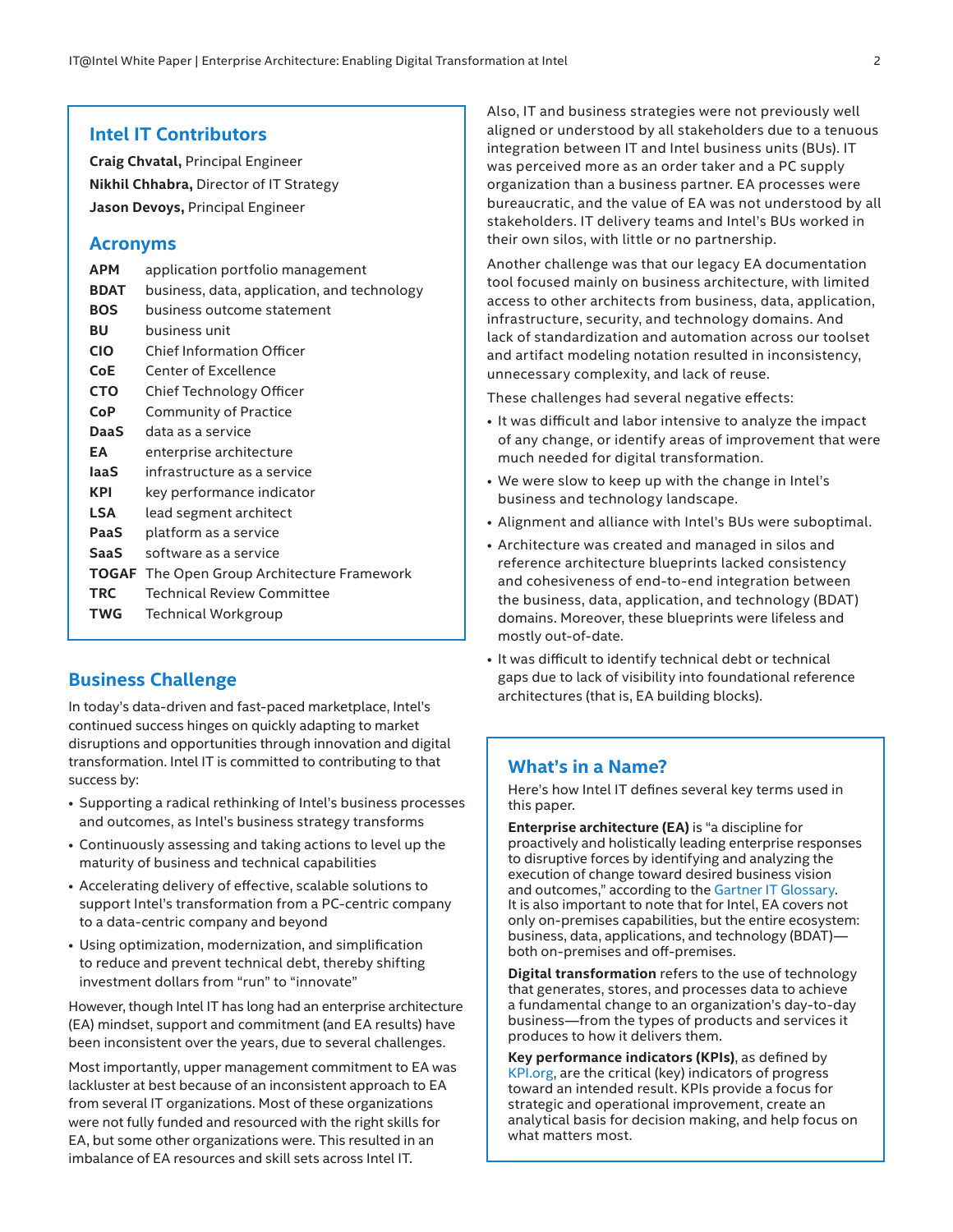## <span id="page-2-0"></span>**Solution**

Due to the rapid pace of change and Intel's ongoing digital transformation, and with sponsorship from the Chief Information Officer (CIO) and Chief Technical Officer (CTO), we are reinvigorating Intel's EA.

The following sections provide an overview of our approach to EA, discuss our new EA operating model, then delve deeper into how we have, and continue to solve the aforementioned challenges with **people, processes,** and **tools**. We also describe how using an industry-standard EA framework has allowed us to make steady progress in achieving our EA goals.

Although our EA journey is not yet complete, we anticipate great business value from our efforts. Refer to the [Results](#page-7-1) section for more details on EA business benefits and our accomplishments so far, along with some examples.

#### **Intel IT's EA Operating Model**

We learned from past mistakes and obtained management buy-in and support on our EA initiative. We researched the following commonly used EA operating models:

- **Centralized EA model.** EA is owned by one organization under one leader, such as the Director of EA or VP of Enterprise Architecture. Most of the enterprise architects report to this organization.
- **Distributed model.** Multiple independent architecture groups, each reporting to different managers.
- **Federated model.** A centralized architecture group under the CTO, and architects in other value streams and solution groups<sup>1</sup> with dotted-line responsibility to the central group.

Given Intel's large size, we chose the **Federated** model and presented our plans to management. Having management commitment meant we could make the necessary investments in people, processes, and tools that we needed to succeed. Our EA organizational structure is illustrated in Figure 1.

## **A Closer Look at Technical Debt**

Industry definitions vary—here is Intel IT's take.

Intel IT defines technical debt as the following:

- Redundant applications that enable similar business processes or functions
- Applications or data with exposure to risks (including security, compliance, copyrights, and licenses)
- Duplicate IT services for infrastructure, platforms, competing products, database solutions, and more
- Solutions that are not consuming reusable assets
- Technologies or solutions that have low return on investment, low cost efficiencies, or minimal usage
- Systems and applications that run on unsupported suppliers' products or are out of compliance with Intel future-state platforms
- Reducing/avoiding/de-commissioning custom-coded solutions and integrations that implement nondifferentiating capabilities

Next, we took advantage of existing governance structures and also created a few new entities that would support our EA efforts. This structure comprises four main entities:

- **EA Center of Excellence (CoE)** to form our EA strategy (new)
- **Technical Workgroups (TWGs)** to build the EA foundation (existing)
- **EA Community of Practice (CoP)** to make our vision a reality (new)
- **EA Compliance and Governance** to oversee, through Technical Review Committees (TRCs), the entire process (new and existing)

In addition, our CTO leads an EA Review Board that meets quarterly.



**Figure 1.** Our enterprise architecture (EA) organizational structure links lead segment architects (LSAs), enterprise architects, and technologists to frame a holistic view of Intel's business and technology needs.

<sup>&</sup>lt;sup>1</sup> Value streams are generally verticals such as finance, human resources, and supply chain; solution groups are horizontal domains: platform as a service (PaaS), data as a service (DaaS), information security as a service (ISaaS), infrastructure as a service (IaaS), enterprise architecture (EA), and business of IT (BoIT).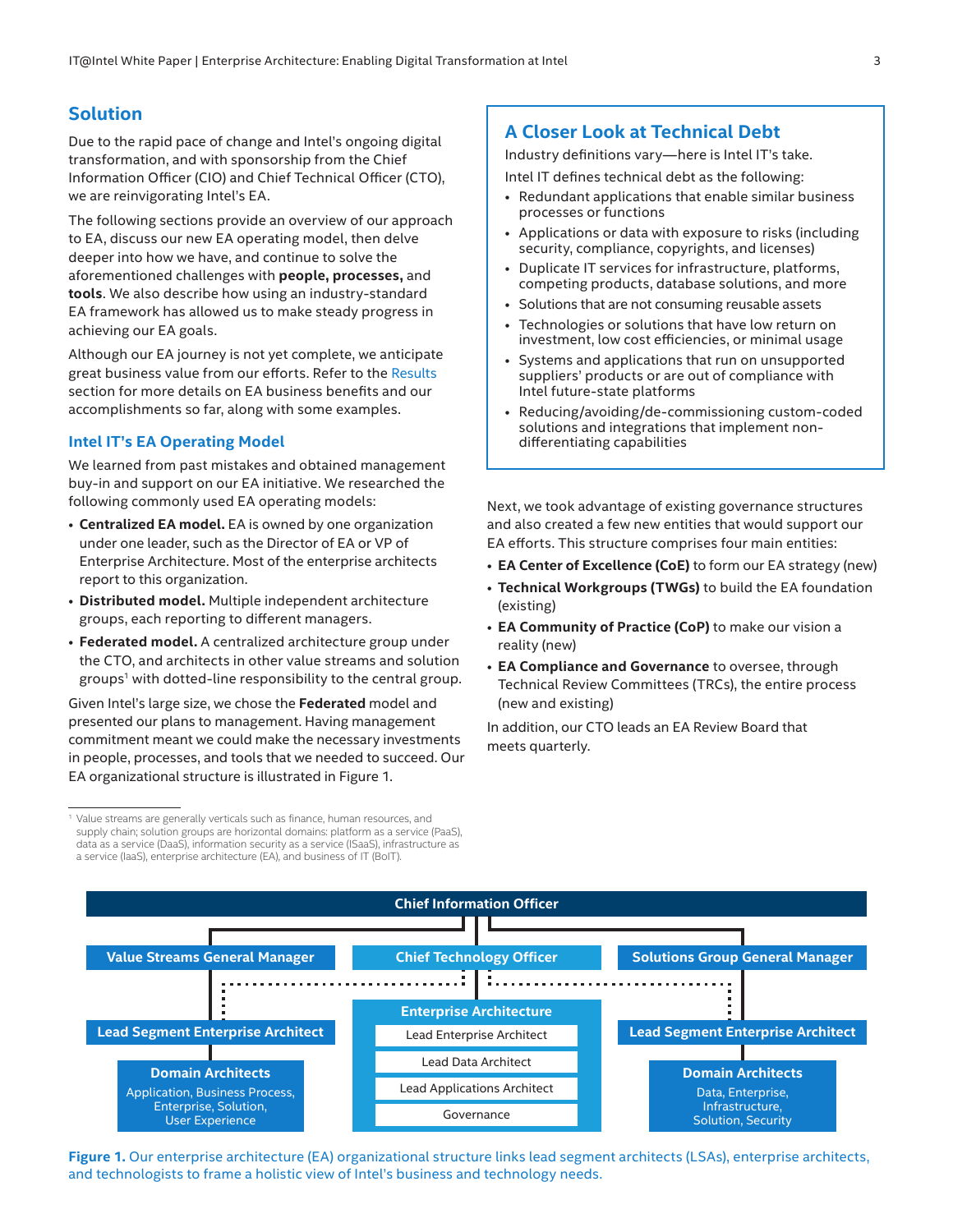## **Enterprise Architecture Center of Excellence (EA CoE) Sets the EA Strategy**

Our EA CoE defines our EA vision, objectives, and goals, aligning with Intel's business strategies and imperatives that enforce EA. The EA CoE directly supports Intel IT's overall digital transformation and also defines practices and principles for delivering uniform, cohesive, and consistent architecture blueprints for all BDAT domains. We created end-to-end, integrated multi-year technology roadmaps aligned with business needs, industry and technology advancements, and supplier landscape, and we highlighted potential gaps. We also refined processes to establish overall reference architectures (sometimes called "North Star" architectures or "EA building blocks"). Working with the TWGs, the EA CoE addresses compliance, governance, and automation.

The EA CoE consists of key domain owners (or their delegates) and meets once a month. Domains span the entire architecture ecosystem (not just on-premises assets)—see Table 1.

#### **Keeping on Track**

To ensure we make measurable progress and achieve our expected results, we established several tracks for every domain and defined key performance indicators (KPIs) to measure progress toward goals. Tracks are pathways or initiatives that lead us toward North Star reference architectures and digital transformation, and that meet corporate and IT objectives. Tracks provide complete visibility to all stakeholders as to what is coming up (now and in the future). We use three types of tracks:

- Active programs within a one- to two-year horizon
- Exploration of new business and technical capabilities within a two- to three-year horizon
- A "wish list" of disruptors and revolutionary capabilities that are realistic and well-aligned with Intel's strategic objectives. These tracks generally have a three-year horizon, or more.

Examples of tracks include predictive analytics, cloud infrastructure strategies, self-learning, and governance automation.

#### **The EA CoE Is Key to Digital Transformation**

The EA CoE is instrumental in promoting innovation, simplifying and modernizing architecture, reducing technical debt, and enforcing reusability of IT assets. A modern EA is characterized by the following:

- Information security and compliance
- Data-as-a-service (DaaS) capabilities
- The right balance of technologies and capabilities to achieve business goals
- Intelligent, automated workload placement so every application is hosted on the right platform and infrastructure

The EA CoE can highlight predictable capabilities, analyze unplanned changes, enable elastic architecture, and drive technology decisions—all of which are necessary for true digital transformation.

#### **Table 1.** Enterprise Architecture Center of Excellence (EA CoE) Domains and Responsibilities

| <b>Domain</b>                                           | <b>Responsibilities</b>                                                                                                                                                                                                                                                                                                                      |  |
|---------------------------------------------------------|----------------------------------------------------------------------------------------------------------------------------------------------------------------------------------------------------------------------------------------------------------------------------------------------------------------------------------------------|--|
| <b>Business</b><br>processes<br>as a service<br>(BPaaS) | Business architecture including business processes<br>and capabilities; strategic and corporate objectives;<br>key initiatives; key performance indicators (KPIs);<br>and alignment with application, platform, data, and<br>infrastructure architecture strategies (this domain is<br>embedded in the software-as-a-service solution group) |  |
| Data as a<br>service (DaaS)                             | Corporate data architecture including technology<br>landscape, strategies, guidelines and policies,<br>and standards that span all platforms and<br>application strategies and align with business<br>architecture strategies                                                                                                                |  |
| <b>Information</b><br>security as a<br>service (ISaaS)  | Information security architecture including<br>technology landscape, strategies, prescriptive<br>guidelines, policies, and standards                                                                                                                                                                                                         |  |
| Software as a<br>service (SaaS)                         | End-to-end application architecture and strategies<br>that span business and platform strategies and<br>that align with data architecture strategies                                                                                                                                                                                         |  |
| Platform as a<br>service (PaaS)                         | Platform architecture and strategies aligned with<br>domain strategies                                                                                                                                                                                                                                                                       |  |
| Infrastructure<br>as a service<br>(laaS)                | Infrastructure solutions and services (cloud,<br>hybrid cloud, on-premises hosting) architecture,<br>plans, roadmaps, and strategies that align with<br>business imperatives                                                                                                                                                                 |  |
| <b>Technical debt</b><br>reduction                      | Reduction and prevention of technical debt as<br>indicated by domain strategy and integrated<br>with IT's new operating model and enterprise<br>architecture (EA)                                                                                                                                                                            |  |
| Artificial<br>intelligence<br>and machine<br>learning   | Define guidelines on best-known methods,<br>standards, policies, and tools for artificial<br>intelligence and machine learning and align with<br>business, data, applications, and technology<br>(BDAT) domains                                                                                                                              |  |
| <b>Business</b><br>intelligence<br>and analytics        | Define and create business intelligence and<br>analytics architecture guidelines including tools,<br>technologies, policies, and standards                                                                                                                                                                                                   |  |
| Governance                                              | Governance across all domains of EA (BDAT) to<br>ensure compliance with architecture principles,<br>policies, and standards                                                                                                                                                                                                                  |  |
| <b>Federated</b><br>capabilities                        | Business of IT: DevOps, Program Management Office,<br>test automation, EA tool, continuous integration/<br>continuous delivery, and application portfolio<br>management (APM) architecture and strategies                                                                                                                                    |  |
|                                                         | <b>Innovation:</b> Framework and programs                                                                                                                                                                                                                                                                                                    |  |
|                                                         | Mergers and acquisitions: Framework and BDAT<br>solution mapping                                                                                                                                                                                                                                                                             |  |
|                                                         | Technologies: Align with key domains to maintain and<br>sustain Intel's suppliers and technologies landscape                                                                                                                                                                                                                                 |  |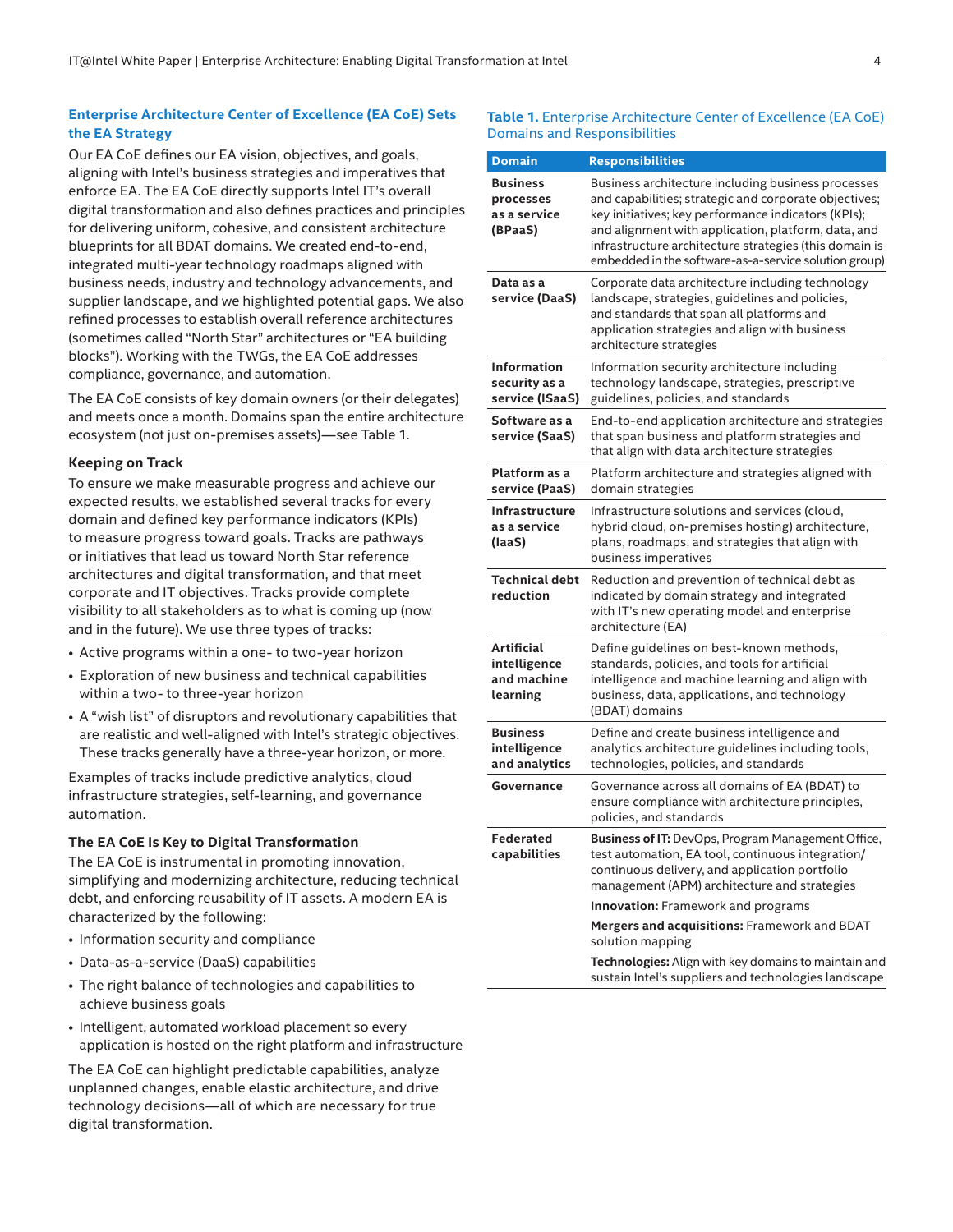### **Technical Workgroups (TWGs) Develop and Deliver EA Standards**

The TWGs are primarily classified as functional and foundational. Functional TWGs are primarily purposed for value steams; foundational TWGs are for solution groups. TWGs work cohesively to develop and deliver EA standards.

The TWGs serve as liaisons to deliver the strategic vision for EA across the BDAT domains (see Figure 2). The TWGs form the heart of our EA efforts, driving uniform, cohesive, and consistent EA blueprints. Through their governance function, they guarantee adherence to reference EA standards and deliver a common framework for multi-year integrated roadmaps. Additionally, the TWGs maintain the IT asset inventory and repository. IT assets include services/ APIs, applications, infrastructure components, business processes, data models, policies, total cost of ownership (TCO) and run/build analyses, and capabilities. The TWGs also maintain integrations among IT operational tools such as our EA, application portfolio management (APM), process management, and work and resource management tools.

The TWGs use several models and frameworks to inform analytics that address transformations, consolidation, application end-of-life decisions, and so on. These include Gartner's Tolerate, Invest, Migrate, Eliminate (TIME) model and Gartner's Pace-Layered Application Strategy (see the sidebar, ["An Overview of Gartner's Pace-Layered Application Strategy"](#page-9-0)).

We have approximately 16 TWGs, consisting of various lead segment architects (LSAs) and enterprise architects (the exact number of TWGs may change over time). The TWGs meet periodically as needed (weekly, bi-weekly, or monthly).

EA is a foundational service to the corporation. It has its own EA TWG that is primarily responsible for tools, standardization, governance automation, and other horizontal solutions such as APM, application TCO, and integration of tools and processes.

#### **Enterprise Architecture Community of Practice (EA CoP) Gets the Work Done**

The EA CoP is community of enterprise architects responsible for delivering a uniform, cohesive, and consistent reference EA that is aligned with our EA principles, guidelines, and policies. They discuss and share best-known methods, practices, and learnings. They also drive constant collaboration, communication, and feedback to help us reach our EA maturity-level goals.

Through learning continuously and sharing wins by socialization, our EA CoP functions as a fast track to deliver architecture blueprints and remove any roadblocks. Members of the EA CoP include several types of architects (enterprise, business, data, application/solution, and security/domain) as well as TWG chairs, key domain owners, and LSAs or their delegates. The EA CoP meets once a month.

#### **Enterprise Architecture Compliance and Governance Process**

The EA governance process is designed to ensure that solutions comply with EA policies, principles, guidelines, and standards, and is driven by two committees: TWGs are responsible and empowered for pushing decision making to lower levels of the organization to avoid the bureaucracy of having everything reviewed via centralized governance (TRCs), which causes an ivory-tower bottleneck. TRCs are virtual entities where large audiences/stakeholders are represented. TRCs review only high-impact solutions, which are defined as:

- They impact one or more value streams or solution groups
- They introduce a new supplier or technology
- They require substantial integrations with other systems and solutions

The committees work in tandem with the other EA entities. For example, the TWG and TRC chairs assume responsibility for understanding the EA principles and keeping all solutions compliant, while the EA CoE (through TWGs and TRCs) is responsible for an overall EA compliance health check.

## Technical Workgroups (TWGs) Construct



#### **Enterprise Architecture Strategy**

Business, Data, Application, and Technology (BDAT) Domains



**Figure 2.** Enterprise Architecture (EA) Technical Workgroups (TWGs) deliver the strategic vision for EA across the business, data, application, and technology (BDAT) domains.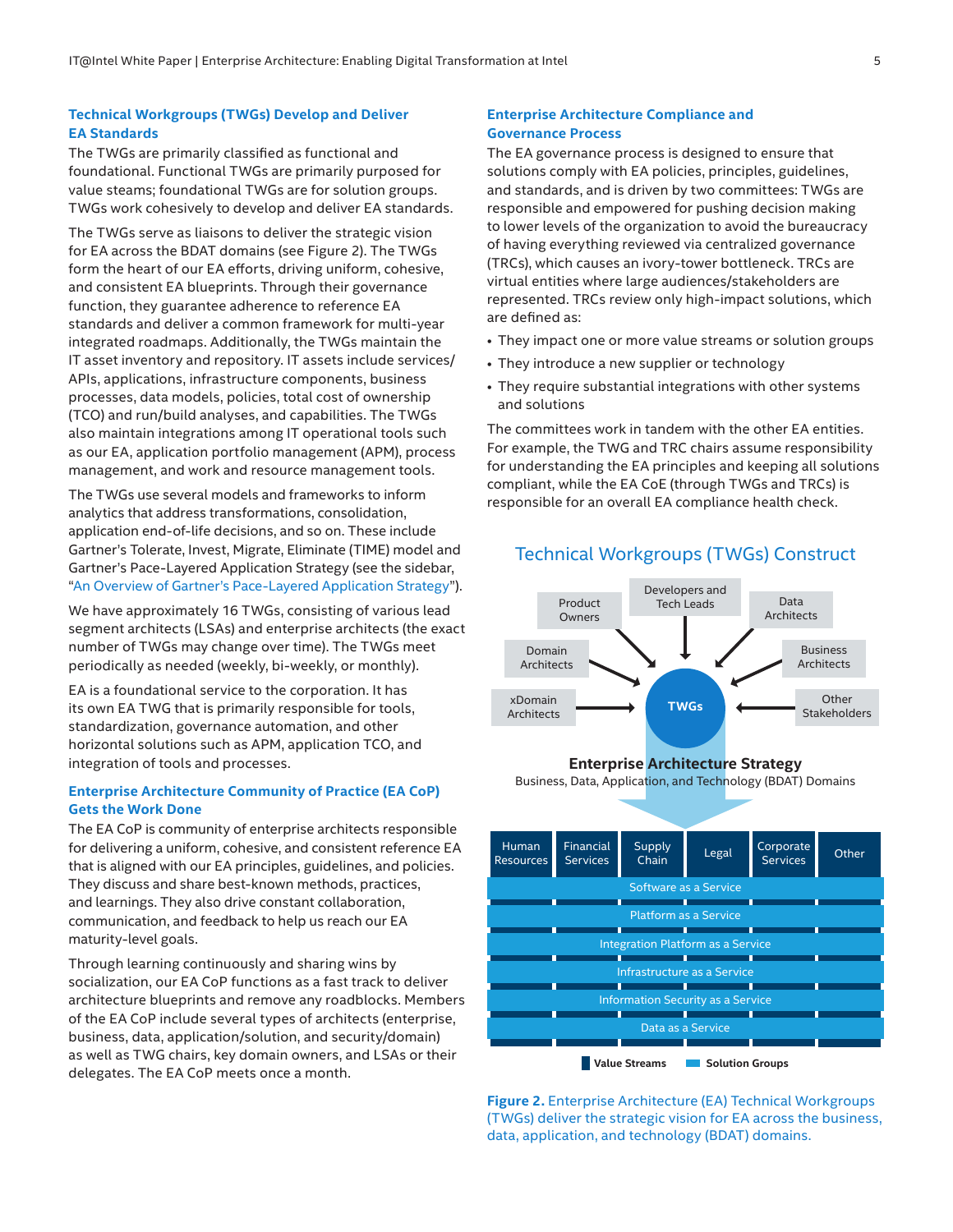#### <span id="page-5-0"></span>**Supporting EA with People**

As mentioned previously, it was paramount to our success to obtain commitment and support from upper management at the outset of our EA efforts. Building on that, we could then assign people and resources to the EA CoE, EA CoP, TRCs, and TWGs. These groups could then be held accountable for their deliverables.

The EA and governance teams described previously—where enterprise architects work closely with all LSAs to define technology strategy, establish architecture definitions, and drive technology governance—report to the CTO. We also have a Pathfinding and Product Innovation team, which also reports to the CTO. This team continuously scans for technology innovations in data center, cloud, network, high-performance computing, storage, and artificial intelligence (AI) algorithms. The Pathfinding and Product Innovation team is highly aligned to Intel's lines of business.

Our efforts have resulted in active and engaged participation from all the enterprise architects and other stakeholders. Everyone is committed to their deliverables, and roles and responsibilities are well-defined and understood.

#### **Supporting EA with Processes**

In concert with actively engaging IT staff, BUs, and upper management with our revitalized EA program, we made sure we also streamlined and automated processes. Here are a few of the most important changes we made:

- Integrated EA blueprint deliverables with project lifecycle management.
- Set up architecture review processes with the TWGs and delivery teams.
- Implemented an auto-governance process and integrated it with our operating model.
- Added workflows to address data quality and completeness.
- Established a process to capture EA KPIs, metrics, and maturity model level.

As a reference point, we use an EA maturity model defined by the Department of Commerce (DoC) - Architecture Capability Maturity Model (ACMM) that consists of nine elements:

- 1. EA process
- 2. Artifacts and standards documented
- 3. Linked to business strategies or drivers
- 4. Senior managers involved
- 5. Accepted by the BUs
- 6. Content of the EA is available
- 7. Governance process in place
- 8. Architect skills improvement and pipeline development
- 9. Aligned and adopted across the IT organization

Along with the assessment areas above, EA maturity can be assessed by examining decreased cost, reduced complexity, reduced risk, and increased agility and efficiency. The model defines five maturity levels (see Table 2). We are currently at level 3.0, and are pushing to the next level. All actionable items to improve our EA maturity level to 3.5 in 2019 have been planned. We also plan to use an external agency to perform future assessments. Our 2020 goal is to reach 4.0 or above.

#### **Supporting EA with Tools**

With the right teams and processes in place, we were ready to turn our attention to tools and technologies. Rather than building our own EA tool, we chose a third-party solution that creates a digital representation of an organization to enable better planning and execution of a business transformation initiative. This tool integrates with our existing systems, such as application profiler, service management, data modeling, and project portfolio management tools. The EA tool also helps identify foundational capabilities that we can reuse.

With our modern EA tool, we can represent and maintain realistic reference and solution architectures that are uniform across all the value streams and solution groups, and that reflect all recent changes. The tool serves as a common repository for all EA blueprints, and features a dashboard that we use to communicate uniform KPIs and metrics to stakeholders. With all the relevant systems integrated through the EA tool, we have improved data quality and completeness.

We anticipate great business value from our EA tool as it helps us with digital transformation or to run an impact analysis to address changes in our current solution space. For example, a few years ago we moved the entire portfolio of human resources tools and processes from an enterprise application to a software-as-a-service (SaaS)-based humancapital management tool. It took us over six months with more than 40 people to evaluate the impact of change across the BDAT domains. If a functional EA tool had been in place, we could have achieved the same result in a couple of weeks and with very few staff. See the [Results](#page-7-1) section for a more detailed discussion of EA business benefits and our accomplishments so far.

#### **Table 2.** Enterprise Architecture (EA) Maturity Levels

| <b>Domain</b>           | <b>Responsibilities</b>                                                                                                                                                                                                                           |
|-------------------------|---------------------------------------------------------------------------------------------------------------------------------------------------------------------------------------------------------------------------------------------------|
| 1. Initial              | Processes are ad hoc and localized. Some enterprise<br>architecture (EA) processes are defined. There is no<br>unified architecture process across technologies or<br>business processes. Individual efforts drive success.                       |
| 2. Under<br>development | The basic EA process is documented based on<br>industry best practice framework, such as The<br>Open Group Architecture Framework (TOGAF*)<br>Architecture Development Methods. The architecture<br>process has clear roles and responsibilities. |
| 3. Defined              | The EA process is well-defined and communicated<br>to Chief Information Officer (CIO) staff and<br>business-facing management with IT segment<br>responsibilities. The process is largely followed.                                               |
| 4. Managed              | The EA process is part of the culture. Quality metrics<br>associated with the EA process are captured.                                                                                                                                            |
| 5. Optimizing           | Concerted efforts are made to optimize and<br>continuously improve the EA process.                                                                                                                                                                |



We have achieved a respectable maturity level of 3.0.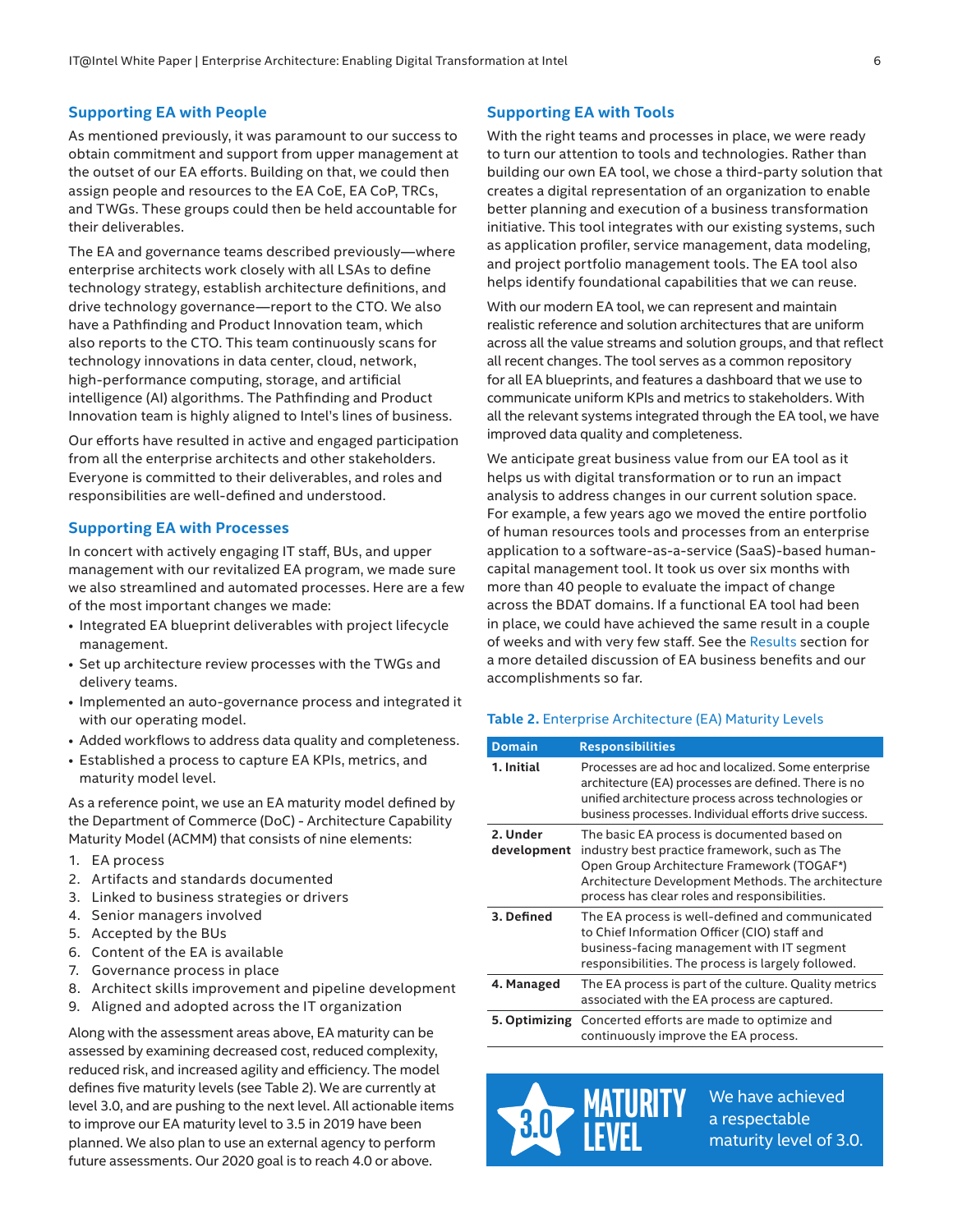#### <span id="page-6-0"></span>**EA in Practice for Enabling Business Transformations**

There is a feedback loop where we have an opportunity to continuously improve. EA can tend to be intangible—how does it really work? As shown in Figure 3, we learned from The Open Group Architecture Framework (TOGAF\*) and several other consortiums and created a high-level, eightstep process that enables us to achieve our EA objectives:

- 1. **Instantiate the business outcome statement (BOS).** Intel has defined four digital transformation business outcomes: productive workforce, engaged customers, reimagined and optimized decision making and operations, and new products and services. The BOS relates a reference architecture to one of these business outcomes, thus enabling strategy development. The BOS includes several components such as identifying disruptive industry and corporate mega-trends, setting goals and objectives, and developing strategies. When setting goals and objectives, we address organization, BU, portfolio, and service levels.
- 2. **Start development with capability-based planning.** The BOS triggers a course of action that maps strategies to capabilities, and those capabilities to business processes. It also identifies and addresses gaps, if any, in our value streams to execute the strategy. In rare cases, it may require us to reorganize our Agile teams or business processes to address gaps.
- 3. **Perform enterprise portfolio management.** This step provides insight into our current solution offerings and is the pivot point between strategy and realization. The capabilities are mapped to solutions, enabling us to run a fit-gap analysis (invest, divest, change, or reuse) to address the requirements. Given the current service or solution offering and newer requirements to meet our goals, we define the scope and build plans. This step is closely integrated with step 4.
- 4. **Perform program/project management.** The overview provided in step 3 is the key to managing change in an integral manner, considering various dependencies and interactions within the ecosystem. During this step we manage and source internal and external resources and skills, then execute plans.
- 5. **Apply continuous delivery (DevOps) methods to execute plans.** The EA tool provides complete insight into the artifacts of our ecosystem (reuse, build, or buy). EA enables instant impact analysis, highlights gaps, and enables a faster decision making process to size the program increments. With automated governance and processes using the EA tool, delivery of solutions is more agile, and we can identify exceptions proactively.
- 6. **Build and manage services to support solutions.** Through close communication between the Agile teams, service management addresses the organization, service, and support of the solution.
- 7. **Perform process, rule, and data management.** Our EA tool enables the definition of systems of record for business process rules, data bindings, and data transformations and integrations, with end-to-end insight into the BDAT domains. The result is an integrated business and data architecture through application architecture.
- 8. **Address governance, risk control, security, and regulatory compliance.** We implement governance across all BDAT domains. Artifacts are stored in one common repository and when most of the IT assets data is integrated, it becomes easy to evaluate any risk or compliance issues. For example, an application that contains sensitive data cannot be hosted in specific network zones or cannot store data in an unencrypted server environment. Having the accurate blueprints in the EA tool can find these exceptions ahead of time when building a proposed reference architecture.



**Figure 3.** By following an industry-standard enterprise architecture (EA) framework, we can create a business outcome statement (BOS) that leads to strategy, then to capability-based planning, and finally resulting in an integrated business and data architecture through application architecture.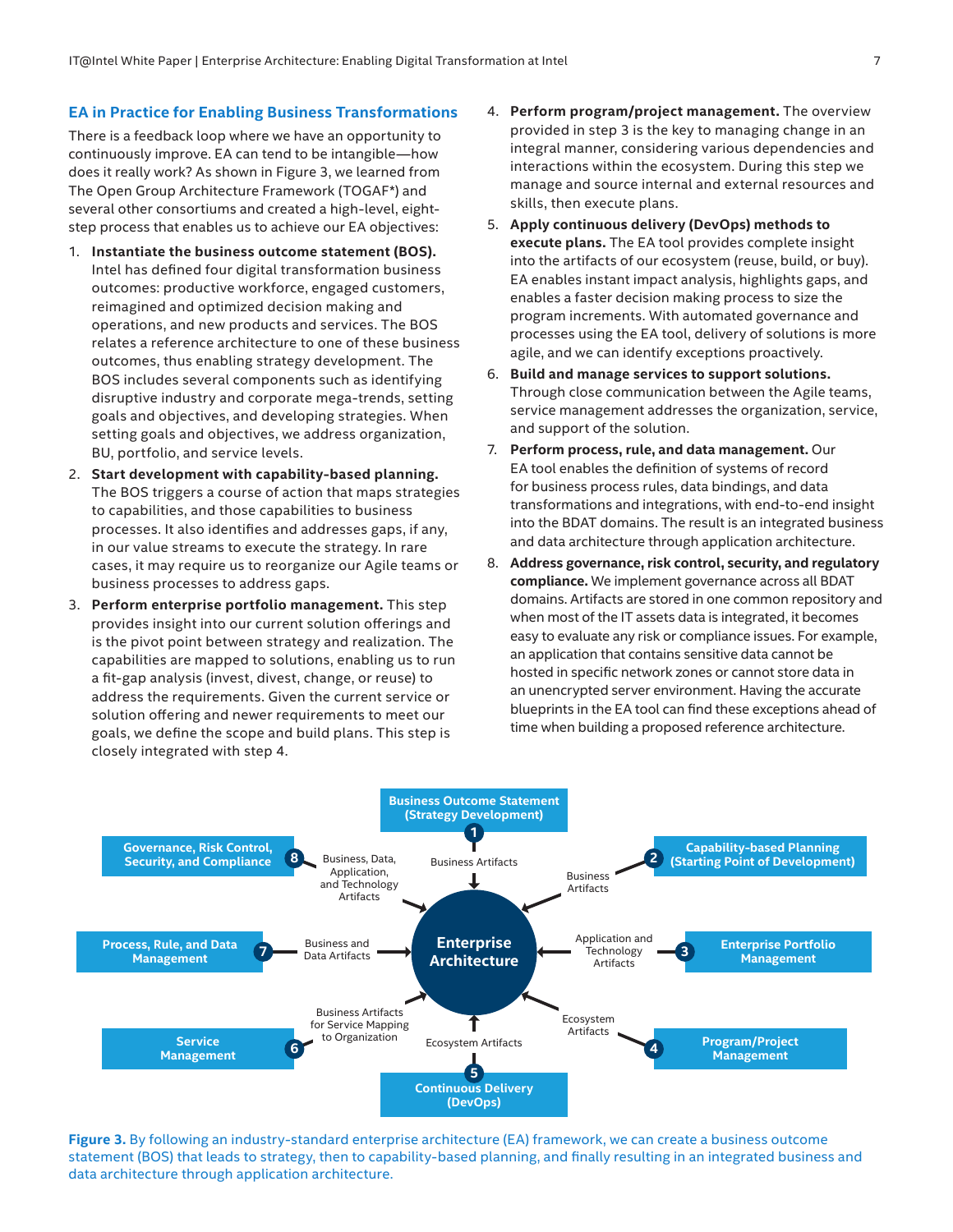#### <span id="page-7-1"></span><span id="page-7-0"></span>**Results**

Approximately two years into our EA journey, we have made significant progress. As noted earlier, we have already achieved an EA maturity level of 3.0. Our reference EA strategies enable digital business transformation and we are in a much better position to gracefully handle industry disruptions and be more agile. At the end of 2018, we had automated approximately 40 percent of our governance processes and will soon complete about 95 percent of EA blueprints.



At the end of 2018, we achieved about 40 percent automation of our governance processes and will soon complete approximately 95 percent of EA blueprints.

#### **Business Value**

EA can provide significant business value through architecture simplification, modernization, and automation. It becomes easier for architects to collaborate through a consistent and common repository of artifacts that enables reuse and faster decision making. Example of benefits at Intel include the following<sup>2</sup>:

- Instant impact analysis of transformation can be up to 8X more efficient than prior change evaluation processes.
- Productivity and time savings of 25 percent are possible through advanced analytical solutions that accelerate the decision making process.
- Articulation of architecture blueprints, including BDAT, improved enterprise effectiveness, efficiency, and agility.
- Technical debt can be reduced by over 50 percent (by 2020 in our case).
- Data quality will improve by 45 percent through integration with automated systems and processes.
- We expect long-term TCO can be lowered by 65 percent.

We anticipate an 8X improvement in efficiency through the ability to **Perform instant impact analyses.**<sup>2</sup> in efficiency through the ability to perform instant impact analyses.<sup>2</sup>

With an end-to-end view of our EA, we have substantially improved the reusability of IT assets and now have business and technical roadmaps that help us execute the strategies, programs, and project plans. We can communicate the most recent, overarching picture of the enterprise reference architecture to all stakeholders—whether that is an application developer, a new hire, or management. And, we are enabling faster decision making with value chain analysis and end-to-end enterprise capability management.

Our EA will continue to drive business value as we improve our EA maturity level—the goal is to reach level 3.5 in the next year, and 4.0 in 2020.

#### **Delivering "IT on a Page"**

It took months and over hundreds of enterprise architects to deliver "IT on a Page" (see Figure 4). This is a common representation of architecture blueprints to represent or publish the artifacts associated with a reference architecture. The template is uniform, cohesive, and always-current (including all BDAT domains) across IT and aligns with Intel's strategies and imperatives. We can use these artifacts to discover opportunities for optimization (whether for business process improvement, business capability, or application rationalization).

More importantly, we can perform an instant impact analysis including cost, value, and effort for any changes or additions to the current state of the architecture. For example, if we decide that an application must be end-of-lifed or upgraded, we can instantly know which BUs, server sets, data objects, and other applications will be affected. We can use that information to reach out to those organizations and people to open a dialogue.

## Information Technology Strategic Ecosystem Architecture

| <b>Business Drivers</b>                            |                                                                   |  |  |  |
|----------------------------------------------------|-------------------------------------------------------------------|--|--|--|
| <b>Business Outcome Statement</b>                  | Integrated Roadmaps                                               |  |  |  |
|                                                    |                                                                   |  |  |  |
| <b>Business Capabilities</b>                       |                                                                   |  |  |  |
| <b>Enterprise Capability Model</b>                 |                                                                   |  |  |  |
|                                                    |                                                                   |  |  |  |
| <b>Data and Applications</b>                       |                                                                   |  |  |  |
| Portfolio Applications<br>Landscape                | <b>Applications Development</b><br><b>Standards</b>               |  |  |  |
| Data<br>Architecture                               | Data Architecture Prescriptive<br><b>Guidelines and Standards</b> |  |  |  |
| Reusable IT Assets (APIs, Tools, and Capabilities) |                                                                   |  |  |  |
| Platform as a Service                              |                                                                   |  |  |  |
| <b>Infrastructure and Technologies</b>             |                                                                   |  |  |  |
| Infrastructure as a Service<br>(Hosting)           | Infrastructure as a Service<br>(Network)                          |  |  |  |
| Technology Landscape                               | Data Centers as a Service                                         |  |  |  |

**Figure 4.** Using an industry-standard framework, we now deliver "IT on a Page" for enterprise architecture (EA) blueprints with a common look and feel.

These are our best estimates for the business value of enterprise architecture (EA) at Intel. Actual numbers will vary depending on a company's EA maturity level and size.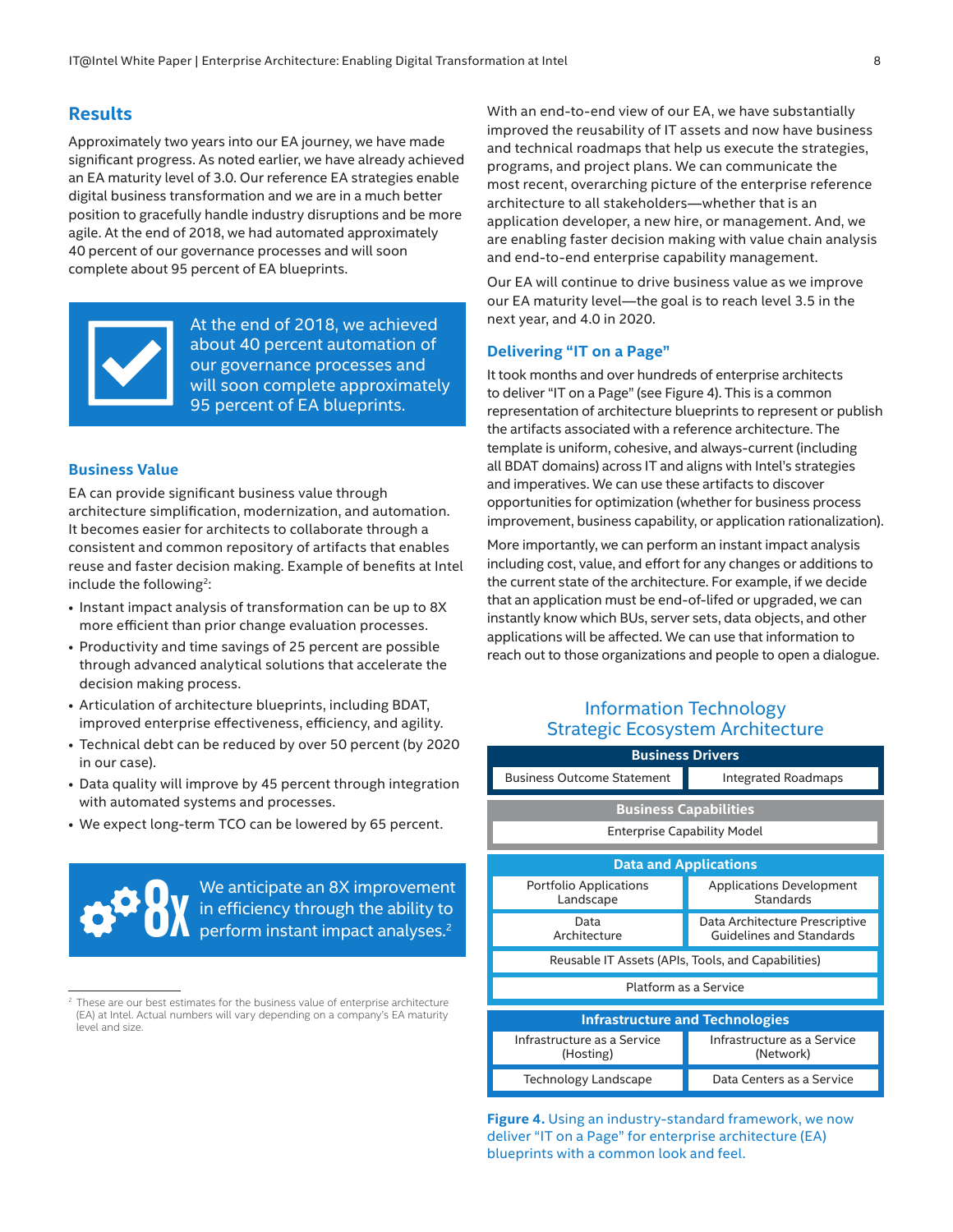#### <span id="page-8-0"></span>**Improving Application Management**

As we continue on our EA journey, we plan to upgrade our APM software with more sophisticated and industry-standard tools. These tools are foundational to transformation, modernization, architecture simplification, and technical debt management because they provide insight into the impact of change, help accelerate innovation, and enable efficiencies and automation. We use the APM suite to provide information such as:

- Total cost of an application (direct and indirect costs, including risk analysis)
- The footprint of a particular supplier or technology in our organization
- More evidence that can help us make smarter decisions that support our strategies around mobile, cloud, and SaaS, as well as application rationalization decisions

While our APM solution is not yet complete, our vision is that all applications will be registered, with automated data attribute checks and workflows and with governance in place. The solution will improve the user experience and simplify registration of applications. It will also dynamically validate applications on a regular cadence and serve as a single system of record for all applications at Intel that meet data governance standards. In short, we plan to accelerate Intel's growth through best-in-class IT solutions and services through applications.

#### **Automating Governance**

We are enabling automated governance through scripts and new processes, and by intercepting and refining existing processes by anchoring more check points. Some examples of governance automation include following:

- Invalid or missing relationships between business, application, and technology architecture layers
- Elements with invalid naming conventions (APIs, reference architecture names, and so on)
- Data objects with invalid data classifications
- Any element that is not connected to business drivers (direct and indirect relationships)
- Blueprints older than six months
- Any architecture blueprint with missing approver details
- Out-of-compliance reference or solution architecture. There are many checks; here are two examples:
	- If an invalid data integration pattern is used among applications, the governance process will trigger an alert.
	- If an unsupported technology is used, or a custom solution is developed instead of using an EA capability, the governance process will highlight such exceptions.
- Automated work-flow process initiation based upon certain architectural changes

Our governance process consists of three steps (see Figure 5), starting with the TWGs and culminating in a quarterly report. We have found that embedded and automated governance processes reduce bureaucracy and increase efficiency.

#### <span id="page-8-1"></span>**Enterprise Architecture Rules to Live By**

These guiding EA principles provide a foundation for business and IT architectures, standards, and development policies.

- **Business before technology.** The needs of the business should drive change, for technology or otherwise.
- **Control technical debt.** Control the age and variety of technologies, products, processes, suppliers, and platforms.
- **Keep it simple.** Choose the simplest solutions to maintain and deliver capability levels with the aim to reduce operational complexity.
- **Data is an asset.** Use enterprise-wide policies to handle data creation, data modification, and data use, in compliance with corporate data governance policy.
- **Customers are at the center.** Deliver the best experiences to customers with services and products.
- **Learn fast, fail fast.** Do the hard and unknown stuff first. Address risk early. When things do not work, learn and adapt quickly.
- Pursue innovation. Seek innovative ways to use technology for business advantage.
- **Enforce security and legality.** Manage security across the enterprise in compliance with corporate security governance policy and operate per all applicable laws and regulations.
- **Reuse before buy, buy before build.** Maximize reuse of IT assets. If it is not possible to reuse, procure externally. As a last resort, build custom solutions.
- **Maximize benefit.** Aim to provide maximum longterm benefits to the enterprise as a whole, while optimizing cost efficiency and minimizing risk.



**Figure 5.** Responsibility for governance lies primarily with the Technical Workgroups (TWGs), with reviews to ensure compliance.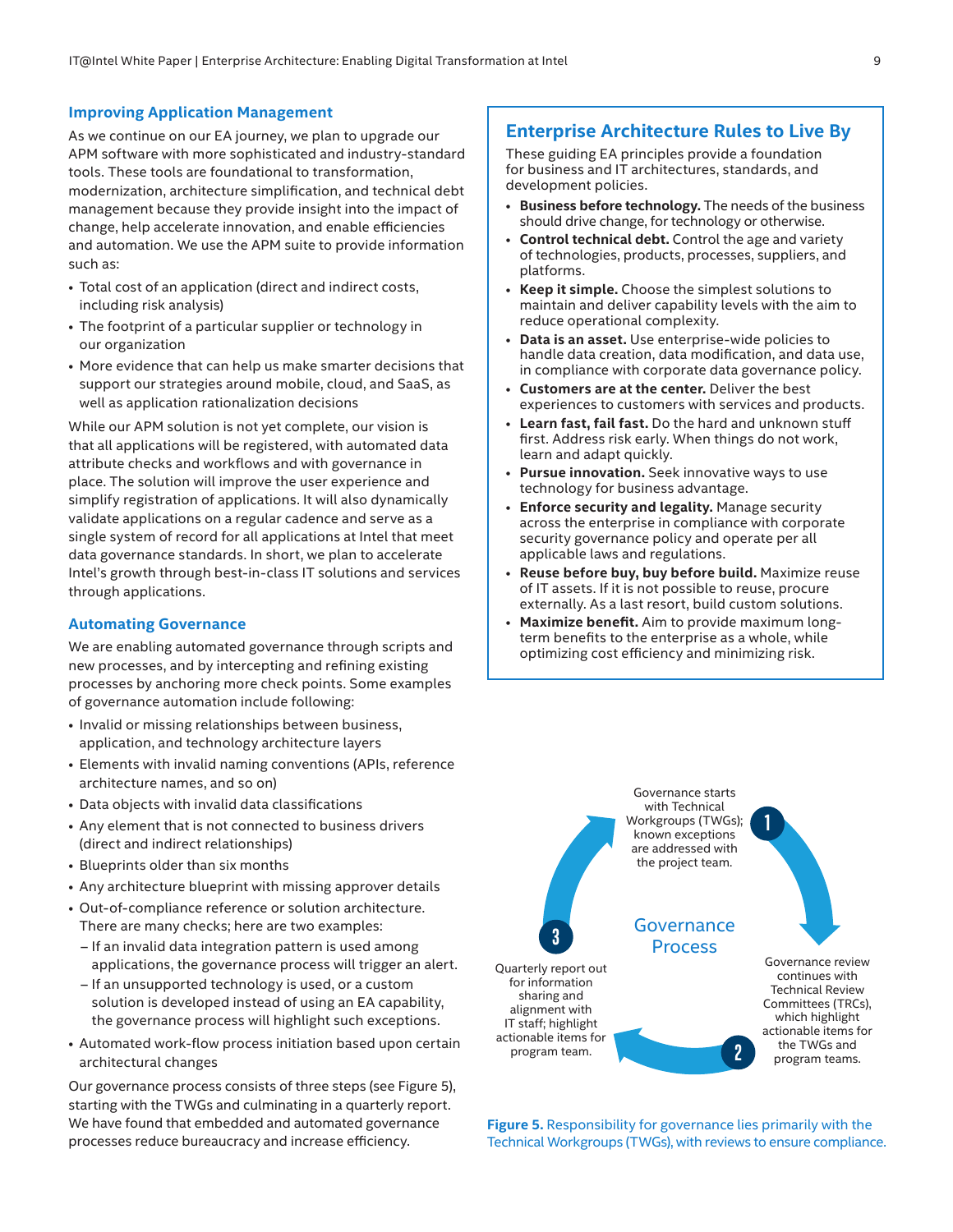## **Next Steps**

We are excited about what we have accomplished so far, but have much more to do in all areas (people, processes, and tools):

#### • **People**

- Invest further in developing people's skill sets and continue to embrace TOGAF's Architecture Development Methods.
- Collaborate, engage, and share progress with stakeholders, highlight risk areas, and proactively ask for help.
- Continue to collaborate with IT and business leaders to address their use cases proactively, and continuously highlight the value of EA with examples.

#### • **Processes**

- Periodically assess and improve our EA maturity level. Our goal is to reach a 3.5 maturity level by the end of 2019, and 4.0 in 2020.
- Automate application rationalization using Gartner's TIME model and Pace-Layered Application Strategy.
- Achieve continuous data quality improvements through automated workflows.
- Perform a periodic assessment of business roadmaps to run fit-gap analysis.
- Continue to update and publish EA tracks for visibility to larger stakeholders.

#### • **Tools**

- Further automate governance, with a goal of over 85 percent, through people, processes, and tools.
- Continue to invest and harden EA tools by consolidating several IT assets at one place and enabling APM.
- Deliver an automated and fully integrated dashboard with KPIs and metrics and make the dashboard available to Intel's CIO.

As we check these things off our to-do list, we will have met our commitment to management to create an adaptive reference architecture that can support any type of short- or long-term disruptions or transformations.

> By 2020, we expect our enterprise architecture to lower **50 DM** By 2020, we expect our enterprise architecture to lower technical debt by 50 percent.<sup>2</sup>

## <span id="page-9-0"></span>**An Overview of Gartner's Pace-Layered Application Strategy3**

Gartner's Pace-Layered framework enables IT organizations to build some systems for rapid change and others for stability, depending on the business need. It uses three pace layers:

- **System of record.** Established packaged applications or legacy homegrown systems that support core transaction processing and manage the organization's critical master data. Rate of change is slow.
- **System of differentiation.** Applications that enable unique company processes or industry-specific capabilities. Rate of change is moderate, with frequent reconfiguration to meet changing business or customer needs.
- **System of innovation.** New applications that are built on an ad hoc basis to address new business requirements or opportunities. Rate of change is fast (measured in months, not years).

This framework enables an IT organization to keep the business running while still accommodating digital transformation.

<sup>&</sup>lt;sup>3</sup> Source: Gartner, April 2016, "Pace-Layered Application Strategy and IT Organizational Design: How to Structure the Application Team for Success." [gartner.com/binaries/content/assets/events/keywords/](https://www.gartner.com/binaries/content/assets/events/keywords/applications/apn30/pace-layered-applications-research-report.pdf) [applications/apn30/pace-layered-applications-research-report.pdf](https://www.gartner.com/binaries/content/assets/events/keywords/applications/apn30/pace-layered-applications-research-report.pdf)